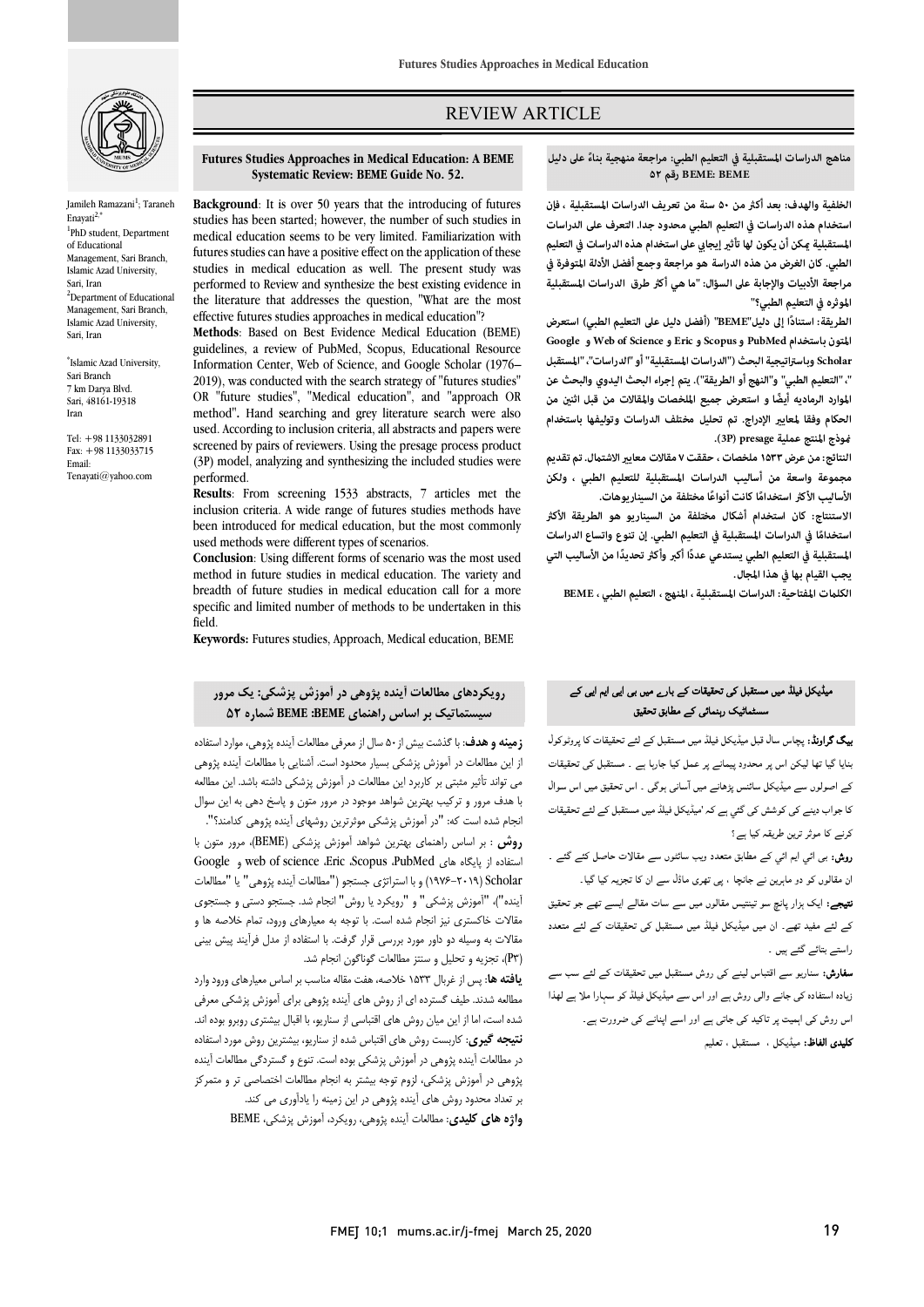# **INTRODUCTION**

 Futures studies have found an increasing prominence in the scientific community. The goal of futures studies is unique: clarifying the range of possible futures and creating images of attainable and desirable futures. "Futures Studies" is possibilities and preferences not just estimating the probable future (1). Futures studies is the formal name of the systematic discipline which is a social, interdisciplinary and trends, and turning points in future; it is the study of alternative futures (1-4). Probable, possible, preferable futures, present trends, and panoramas are five types of alternative futures (5). The term "Futures" highlights that the future may have different forms and a wide range of futures future studies in terms of applied approaches and methodology reaches over 50 years so it is rather a young science especially in the areas of education. There are increasingly various future studies depending on the given determine the probable future, to develop a vision, to look at its alternatives, and to develop interactive decision-making programs (6). These studies are well advanced fields established mostly by Europe and the US, as they might be a basic shift from what may be possible under given restraints preferred to "future Studies" because it considers multidisciplinary science dealing with conditions, events, may occur, therefore, we will face uncertainty. The use of situation. These methods and approaches will help us to key factor contributing to social development (7). There is a to what could or should be possible (4).

 There are five supplementary, distinct stages for continued forecasting, search for unexpected changes, the involvement of the relevant social groups, political foresight, and bottom- up initiatives and rapid changes (6). For effective change management, two important factors should be considered: reaction to change. From the 1960s, several countries established academic organizations and institutions to direct futures studies (6, 7). Observations on future curriculum would consist of in-depth research on future possibilities, curriculum are: 1) recognizing the main procedures with high probabilities to happen in future related to education and 2) estimating on national and global trends of the future that are linked to education (7). Educational Futures  $\mu$  by  $\mu$  and  $\mu$  and  $\mu$  and  $\mu$  and  $\mu$  and  $\mu$  and  $\mu$  and  $\mu$  and  $\mu$  and  $\mu$  are equivalent of the future as challenged space, a narrative that can be deconstructed and problematized, and (3) an exploration into the true claims about the future (8). The traditional academic view of clinical practice is no longer enough to help us face the culture of change and uncertainty in medical practice. The triad of identity, power, and location is the major framework for the reconceptualization of medical education for the  $\alpha$  curriculum and advanced methods to teaching and learning that will empower students to develop their skills, knowledge, and understanding to prepare them for the improvement in existing knowledge: technological the speed of change (fast, medium, or slow) and time for the risks, and their impact. Two main features of the future provide: (1) a summary and analysis of opinions about where medical education as a translation of learning theory into future(9). We should look to the future and develop a new

 their abilities to intentionally and consciously change their attitude toward the future and shape the future, they will challenges of the 21st century(10). If Universities recognize have a chance to build a beneficial future (6).

 Despite the great importance of futures studies, few research approaches (11). Most futures studies related to medical various clinical practices (12, 13). Therefore, the aim of the present systematic review was to assess futures studies are done in Medical Education on this type of studies and its sciences have discussed the treatment and investigation of approaches in Medical education.

# **METHODS**

**BEME**  Collaboration guidelines as a systematic review framework (http://www.bemecollaboration.org/Publications+Research address the following research question: What are the most Using well-known, worldwide recognized +Methodology/), we conducted a systematic review to effective futures studies approaches in medical education?

## *Inclusion criteria*

 Only studies that used the words Futures studies in Also, just English language reports were chosen and education or medical sciences were included in the study. included.

### *Types of outcomes*

 The primary outcomes of this systematic review were those effective methods and approaches used in Medical education.

### *Search strategy and sources*

 To ensure the depth and breadth of coverage, a dynamic combination of Medical Subject Headings (MESH) and free Scopus, ERIC, Web of Science, and Google Scholar (1976– 2019) were searched. The search strategy was ("futures studies" OR " future studies" AND "medical" AND "education" AND "approach" OR "method"). To confirm relevant study we performed supplement searches by reviewing the reference lists of review articles and included text terms were used. The electronic databases of PubMed, inclusiveness as well as to reduce the chance of missing studies.

### *Data collection and analysis:*

#### *Study selection*

 Two independent assessment of titles and abstracts of studies were performed by two reviewers. For potentially relevant studies, the full text of articles was reviewed in duplicate and conflicts were resolved as needed.

### *Data extraction and management*

By means of a BEME coding sheet adapted to suit specific review needs, two study authors (TE and JR) were independently extracted data from all relevant studies and then the full extraction was performed. The two authors were inter-rater agreement (Kappa of 0.8). Conflicts were resolved involved in a process of orientation to the tool to ensure by the third evaluator (TE, JR, and KN).

## *Methodological quality*

 Using BEME criteria, the internal validity of each study was other published studies; this model was introduced by BEME for educational contexts. The Kirkpatrick Model was engaged separately evaluated to ensure meaningful comparison with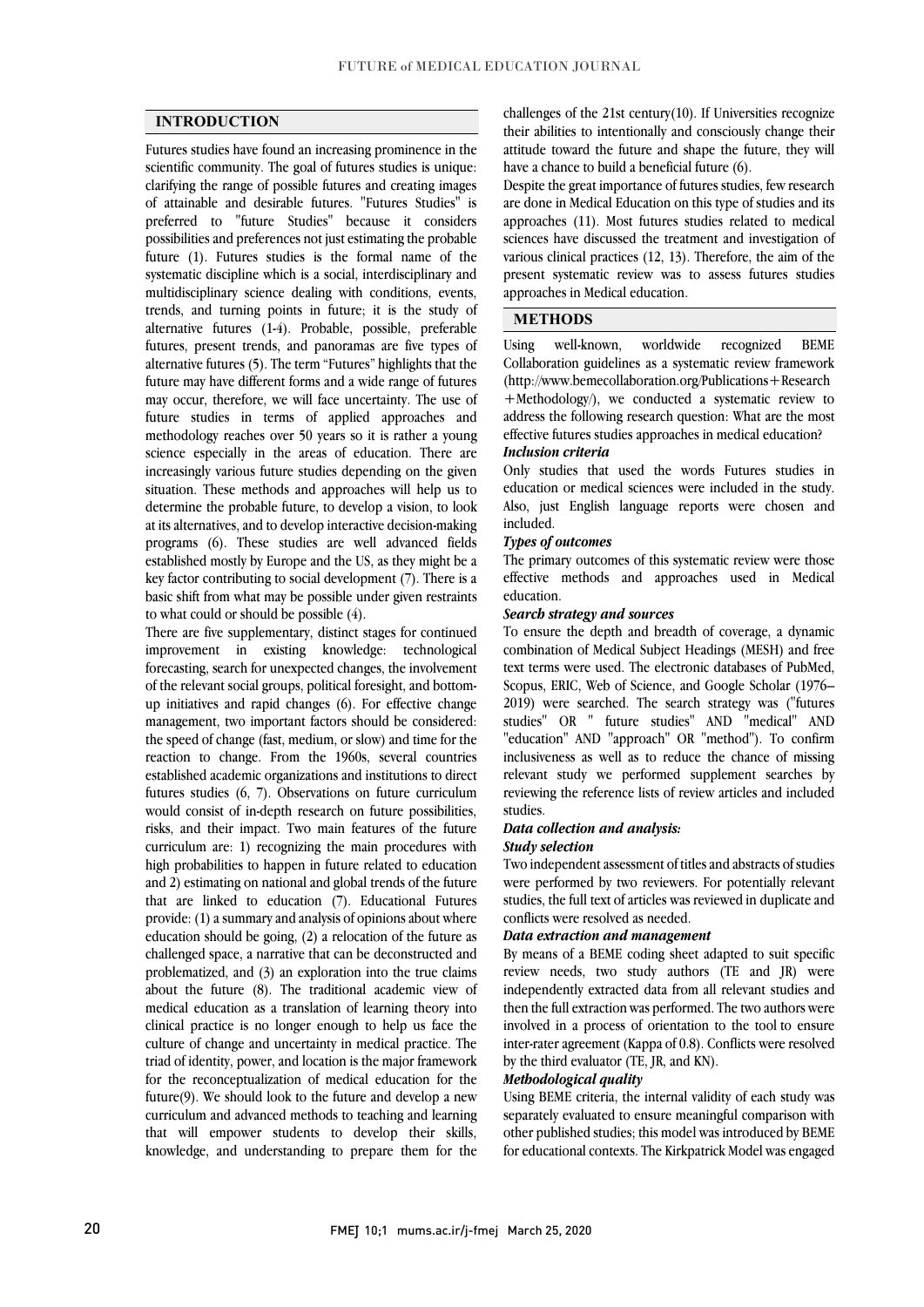was introduced by BEME for educational contexts (14). To evaluate the quality of reporting and risk of bias assessment, the present researchers used the strobe checklist (15). The to examine and synthesize the included studies. This model minimum accepted score was 10.

## **RESULTS**

 The results of this systematic review were derived from 7 eligible studies with the subject of futures studies approaches in Medical Sciences. These studies were selected from a total deletion of the duplicates, 428 articles remained. Considering inclusion criteria and screening the titles, abstracts and finally full texts of remained articles through critically appraisal process, using STROBE checklist by two of 1533 studies that were examined in depth; after the reviewers, finally seven articles were selected for analysis.

 As shown in Table 1, a range of approaches and methods were presented in selected articles for the futures studies. As shown in Table 1, collaborative, interdisciplinary, and bottom-up approaches, especially in the last 10 years, have of this study, a wide range of methods is used for future studies, but we can see one prominent method in these studies, scenarios. The exploratory scenarios, scenario writing, Scenario planning, and trend-based scenarios are the it can be seen, all studies pointed out both quantitative and qualitative techniques as tools for supporting the aim of been more and more sought by futurists. Based on the results common most used methods in selected studies. Moreover, studies.

## **DISCUSSION**

 In the present study, the approaches and methods used or proposed by selected studies for futures studies have mainly referred to both quantitative and qualitative techniques, and in the meantime, the use of scenario-specific methods has paradigms have influenced the growth and development of futures studies. The first paradigm bases its argument on the deterministic future and the second paradigm bases on effects of external trends (technical and system thinking). In emerging paradigms, internal dynamic instabilities, been more prominent. It is believed that two fundamental indeterministic futures, probabilities, modeling, and the inconsistencies, and dialectic thinking are accepted (16).

 Different types of scenarios can be used to obtain a number of different ends; they are internally coherent portraits of ( inconsistent with our results), they have long been used by educational planners and analysts as powerful tools to support in decision making in the face of uncertainty(17, 18). to discover environmental issues that are distinct by possible futures and as a prime technique for future studies The scenarios have recognized to be particularly appropriate processes of complex and long term changes (19).

 Rahmanian et al. (2019) pointed out that in order to support futures studies in the health field we should consider both the intellectual and cultural contexts in the form of designing<br>
(2013) examined the use of scenario planning in a specific K-12 public education system. The results revealed the important appropriate training programs (20). Deklotz (2013),

| Table 1. List of articles that made up the systematic review of futures studies approaches |      |                                                                                                             |                                                                                                                                                                                                                                                                                                                                                                                                                                                                                                                                                              |
|--------------------------------------------------------------------------------------------|------|-------------------------------------------------------------------------------------------------------------|--------------------------------------------------------------------------------------------------------------------------------------------------------------------------------------------------------------------------------------------------------------------------------------------------------------------------------------------------------------------------------------------------------------------------------------------------------------------------------------------------------------------------------------------------------------|
| Author                                                                                     | Year | Aim of the study                                                                                            | Approaches/methods                                                                                                                                                                                                                                                                                                                                                                                                                                                                                                                                           |
| Monda                                                                                      | 2018 | How the methodology and approach of<br>futures studies could be useful in the<br>research of social future? | quantitative and qualitative data, exploratory scenarios                                                                                                                                                                                                                                                                                                                                                                                                                                                                                                     |
| Marton                                                                                     | 2018 | (FS)                                                                                                        | to analyze the historical and current state of quantitative and qualitative data, linear modeling, trend<br>the education and practice of futures studies extrapolation, scenario writing, evolutional modeling,<br>participatory methods, and chaos calculations                                                                                                                                                                                                                                                                                            |
| Goode et al.                                                                               | 2017 | Why We Need Critical Future Studies?                                                                        | interpretive or empirical, cultural analysis, pluralism and<br>multidisciplinary contributions                                                                                                                                                                                                                                                                                                                                                                                                                                                               |
| Hosseini<br>Golkar et al.                                                                  | 2017 | Appropriate types of futures studies<br>scenarios in health                                                 | Scenario planning, Trend-based scenarios, intuitive logic,<br>and structural analysis approaches                                                                                                                                                                                                                                                                                                                                                                                                                                                             |
| Siraj et al.                                                                               | 2011 | Development of Future Curriculum via<br><b>Futures Studies</b>                                              | Delphi technique, future scanning and analysis method,<br>historical analogy, cross impact analysis, technological<br>forecasting, alternative futures projection, relevance trees,<br>visioning approach, Scenario planning, Word mapping,<br>Linear or classic projection, bibliographic analysis,<br>environmental scanning, trend extrapolations,<br>technological impact assessment, future wheels, science<br>fiction, intuition and intuitive forecasting, CERT <sup>1</sup> /CPM <sup>2</sup><br>analysis, and Short, medium and long-range planning |
| Bell                                                                                       | 1996 | to describe some fundamental features of<br>futures studies                                                 | simulation and modeling, developmental analysis,<br>sampling techniques, statistical analysis, data-gathering,<br>surveys, participant observation                                                                                                                                                                                                                                                                                                                                                                                                           |
| McHale and<br>McHale                                                                       | 1976 | An assessment of futures studies worldwide Descriptive, exploratory, prescriptive                           |                                                                                                                                                                                                                                                                                                                                                                                                                                                                                                                                                              |
| Computer expression recognition toolbox<br>Critical path method                            |      |                                                                                                             |                                                                                                                                                                                                                                                                                                                                                                                                                                                                                                                                                              |

 $\overline{a}$ 

 $\overline{a}$